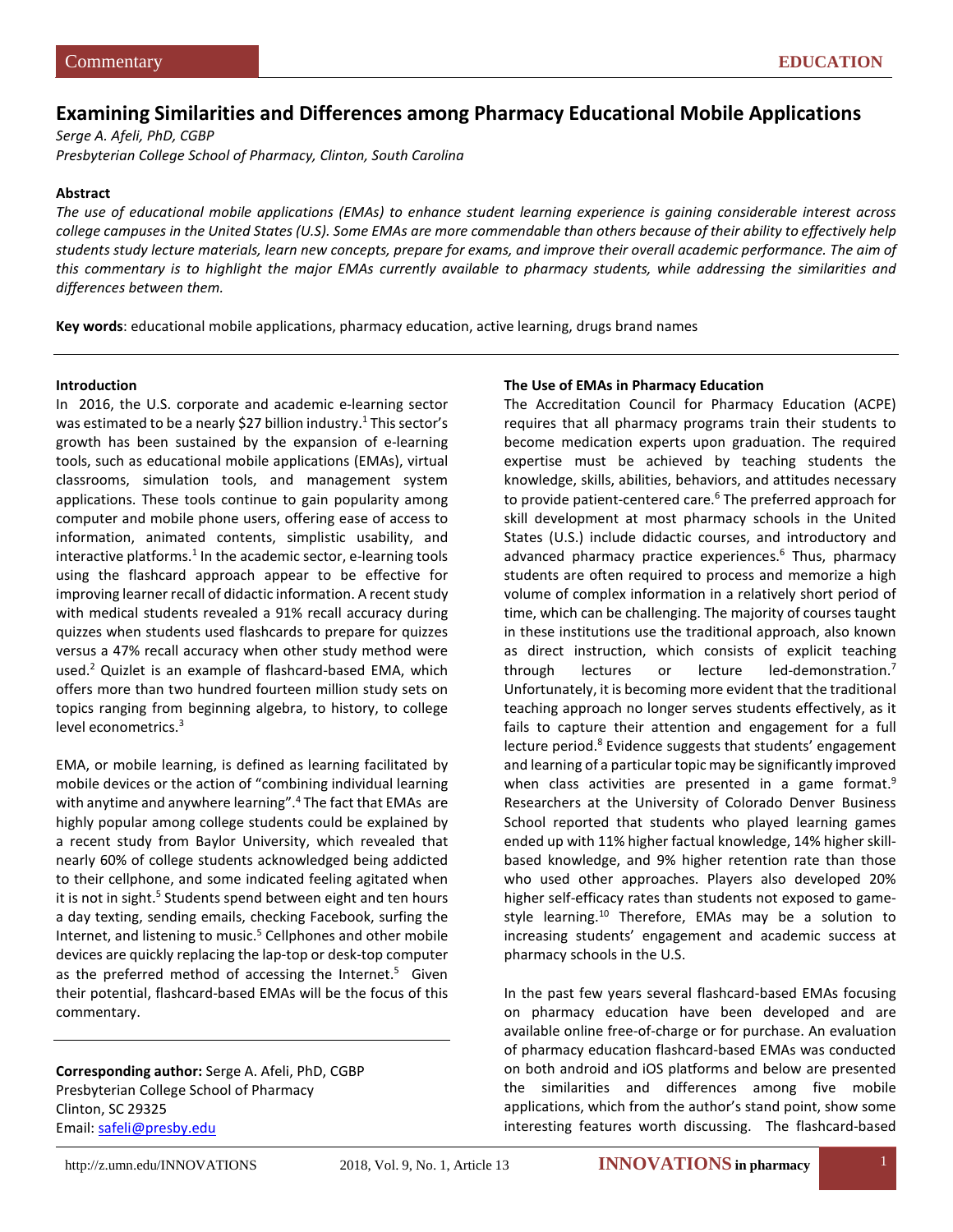EMAs described in this commentary all utilize, in one way or another, the single answer multiple choice questions (SAMCQ) format to assess student performance, except one.

**Quizlet (Quizlet Inc., San Francisco, CA).** Quizlet is a free flashcard-based EMA, which offers in-app purchase options for users interested in uploading their own images, obtaining faster help from the support team, or using the application without being interrupted by advertisement. Quizlet has created a community of users in which every member can utilize flashcards developed by other users of the community or simply create his or her own. One unique feature that Quizlet offers is the possibility for teachers to create flashcards for their students using the Quizlet platform. Students can then log into Quizlet and review the course material, in order to prepare for exams. Flashcards covering a wide range of pharmacy education topics, such as pharmacology, therapeutics, and pharmaceutics, are currently available on the Quizlet platform and can help students memorize definitions, concepts, mechanisms of action, brand names or generic name[s.3](#page-2-2)

**NAPLEX Flashcards (BN Inc., Westminster, CA).** NAPLEX Flashcards is a free flashcard-based EMA, which offers an inapp purchase option for those interested in text-to-speech technology, working offline, or customizing the text color and background images of their flashcards. Unlike Quizlet, which is primarily for general studies, NAPLEX flashcards' primary focus is to help students successfully pass the North American Pharmacist Licensure Examination (NAPLEX) exam. As such, more than 2900 flashcards have been premade to cover all aspects of the exam ranging from management of care to physiological adaptation and basic care and comfort. This EMA tracks users study progress using the Leitner system and provides detailed statistics on their progression. The Leitner system is a simple implementation of spaced repetition, where cards are re-reviewed at increasing time intervals.<sup>11</sup> Users may also set a schedule to review a certain number of flashcards in a given time lapse.<sup>12</sup>

**FlashRX – Top 250 Drugs (ClinCalc LLC, Arlington Heights, IL).** This is a paid flashcard- based EMA specially designed for healthcare students and professionals interested in learning the top 250 medications used in the outpatient setting. The list of drugs used in this application originates from the most commonly prescribed outpatient medications based on net sales, total prescriptions, and unique or emerging therapeutic classe[s.11](#page-2-10) Similar to NAPLEX Flashcard, FlashRX also use the Leitner system to track users' progress. Furthermore, FlashRX has some unique features, including a fully customizable card option, the use of a selection algorithm that randomly identifies distractors, and an audio pronunciation option for brand and generic drug names. This application is well suited for students interested in learning brand name, generic name, drug class, indication, adverse effects and typical dosing.<sup>11</sup>

**Top 300 Drugs Brand (Brainscape, New York, NY).** Unlike FlashRX, Brainscape is a free flashcard-based EMA that allows users to create, share, find and study premade flashcards. It also includes an in-app purchase option for: users interested in learning foreign languages, card reversibility, and flashcards free of advertisement. Similar to Quizlet, Brainscape offers flashcards that go beyond the field of pharmacy education, including law, geography, and psychology. Like FlashRX, the Brainscape Top 300 Drugs Brand are reflective of the top selling medications in America. $11$  It uses an adaptive learning algorithm called Confidence-Based Repetition to help students learn faster and remember longer.<sup>13</sup> This flashcards' algorithm repeats concepts in a pattern that is optimized to the user's pace. Here, cognitive science research findings regarding the patterns of repetition, color, font style, social interactions, breaks, sounds, humor, animations, achievements, and rewards are used to maximize users' brain speed of learning.<sup>14</sup>

**Pharmacynary (SRG Learning LLC, Clinton, SC)**. Pharmacynary is a free flashcard-based EMA that focuses on the top 300 most prescribed brand name drugs in the U.S. Unlike the four aforementioned flashcard-based EMAs, which use single answer multiple choice questions (SAMCQ), Pharmacynary is the only EMA that uses a modified version of the fill-in-theblank approach. Users are asked to find the correct answer to each question by utilizing a series of randomly disposed letters. In order to receive full credit, users have to first know the correct answer and second be able to spell the answer correctly[.15](#page-2-14) This approach offers the advantage of eliminating the possibility of guessing an answer, thus assessing the user's true knowledge. $16$  In one study, when two groups of final year dental students with similar levels of knowledge were assessed, the group that completed fill-in-the-blank questions performed worse than their counterpart who answered the same questions in a SAMCQ format.<sup>16</sup> Furthermore, when the group that completed fill-in-the blank questions where given the same questions in a SAMCQ, their score improved.<sup>16</sup>

### **Conclusions**

The primary mission for pharmacy education is to train students to become medication experts upon graduation by providing the tools to learn, retain, and apply the knowledge presented to them throughout the pharmacy curriculum. The traditional method of teaching, although widely used, has shown some limitations. EMAs could help improve students' recall of didactic information. However, not all EMAs are the same in terms of cost, coverage and functioning. EMAs that are set-up by teachers, prepare students for licensure, and/or reduce the guessing factor are all potentially beneficial tools that could help students become medication experts.